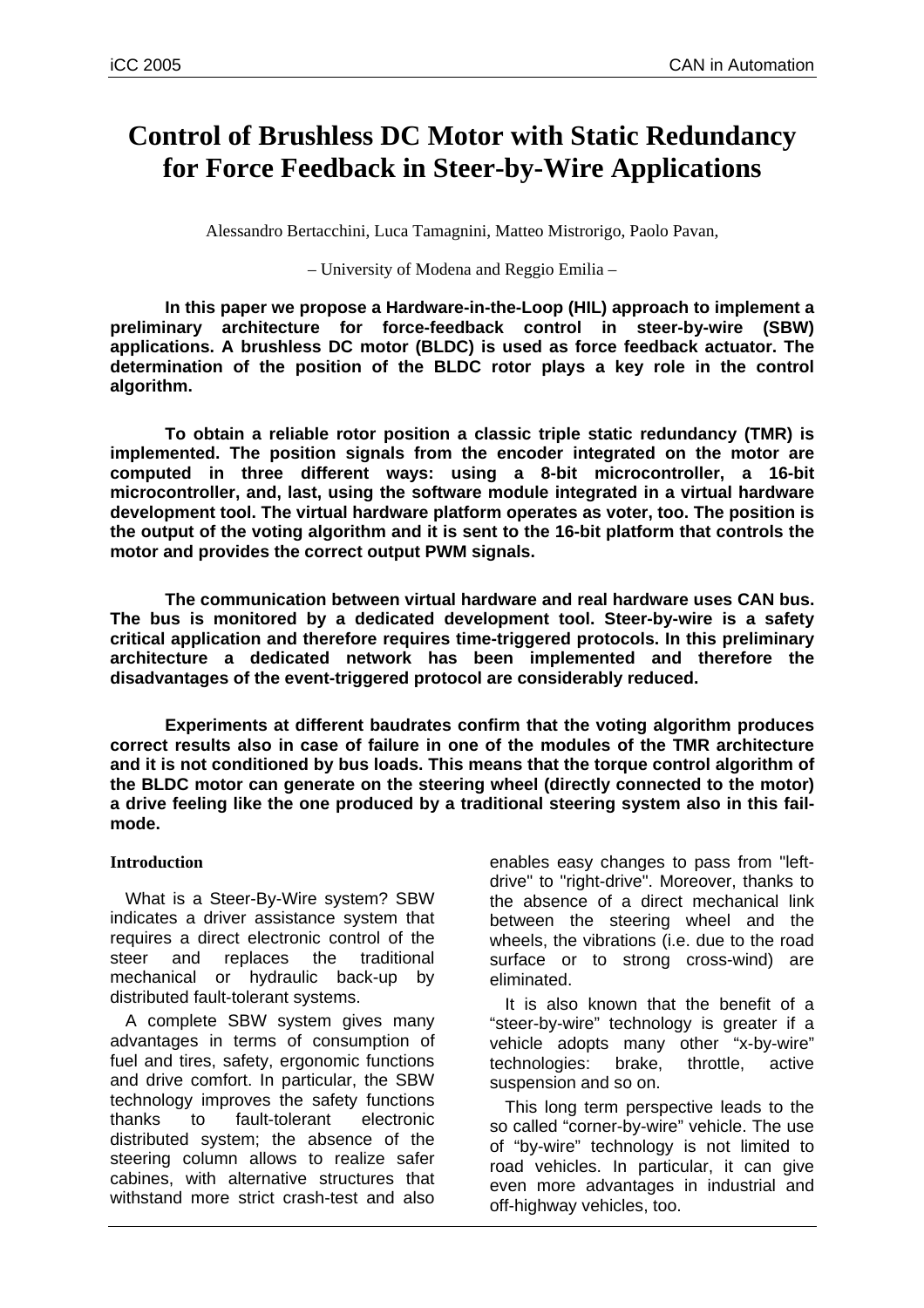The final goal of this project is to realize an Electro-Hydraulic SBW system (EH-SBW) for off-highway vehicles with commercial components. In particular, with a compact, modular and cheap electrohydraulic steering rod actuator, active force-feedback and low cost microcontrollers as core of the electronic control units (ECUs) of the system.

Homologation laws for off-highway vehicles are less strict than for road cars (speed constraints, for example), therefore some purely hydraulic steering systems (i.e. steering column substituted by hydraulic pipes) without force-feedback are already available on the market.

With negligible modifications on the steering rod of a pure hydraulic steering system, a compact electro-hydraulic rod actuator can be realized. A complete SBW system can be made by adding a forcefeedback actuator on the steering wheel.

For this reasons, it is reasonable to think as EH-SBW systems promise to be implemented in the near future, before SBW for road vehicles.

In this paper we focus on the forcefeedback system (FFS) of a generic SBW system, in particular on the fault tolerance and the self-diagnostic processes of the system.

Since we describe a force feedback system for a generic SBW application, the following considerations are valid both for off-highway (and industrial) vehicles and for road vehicles.

# **Fault Tolerance Techniques**

Two principles must be considered in a fault tolerant design. The first one is the so called "error processing" and the second one is the "fault containment".

Error processing aims at removing errors from the computational state, if possible before a failure occurs; there are several techniques to achieve this goal, like error detection (to detect errors), error masking (to mask the effects of errors), error recovery (to restore the system to an error free state).

Fault Containment aims at preventing faults from affecting other (redundant) units in the system. A fault tolerant system

consist of several fault containment regions.

Fault tolerance methods generally use redundancy. This means that in addition to a specific module, one or more modules are connected, usually in parallel.

Redundancy can be implemented in hardware, in information, in time and in software.

Concerning hardware redundancy the basic idea is to overcome hardware faults by using additional hardware. This is the simplest redundancy technique and due to the decreasing costs of the components it is a feasible solution, too.

Three different approach to hardware redundancy can be identified: passive, active and hybrid.

A passive redundancy allows to achieve fault tolerance without any action. In its simplest version there is no error detection and the fault is masked exploiting the voting algorithm between the results produced by redundant modules. Active redundancy is a dynamic technique and requires fewer modules at the cost of an increased information processing cost. Usually, it detects existence of fault and performs a reconfiguration of the system to remove faulty modules.

The hybrid approach is the combination of passive and active redundancy.

As described in the next section, our system propose a hardware redundancy with some elements of software redundancy.

# **The Redundancy Architecture Used**

[Fig.1](#page-2-0) shows a simplified block diagram of the proposed architecture. In this solution we propose a Triple Modular Redundancy (TMR) architecture to determine the position of the motor shaft of the BLDC motor used as force feedback actuator (see next section).

Using this technique a single faulty module is tolerated without any additional information on the specific faulty module.

The fault can be functional or technological, single or multiple, but must remain confined in this faulty module.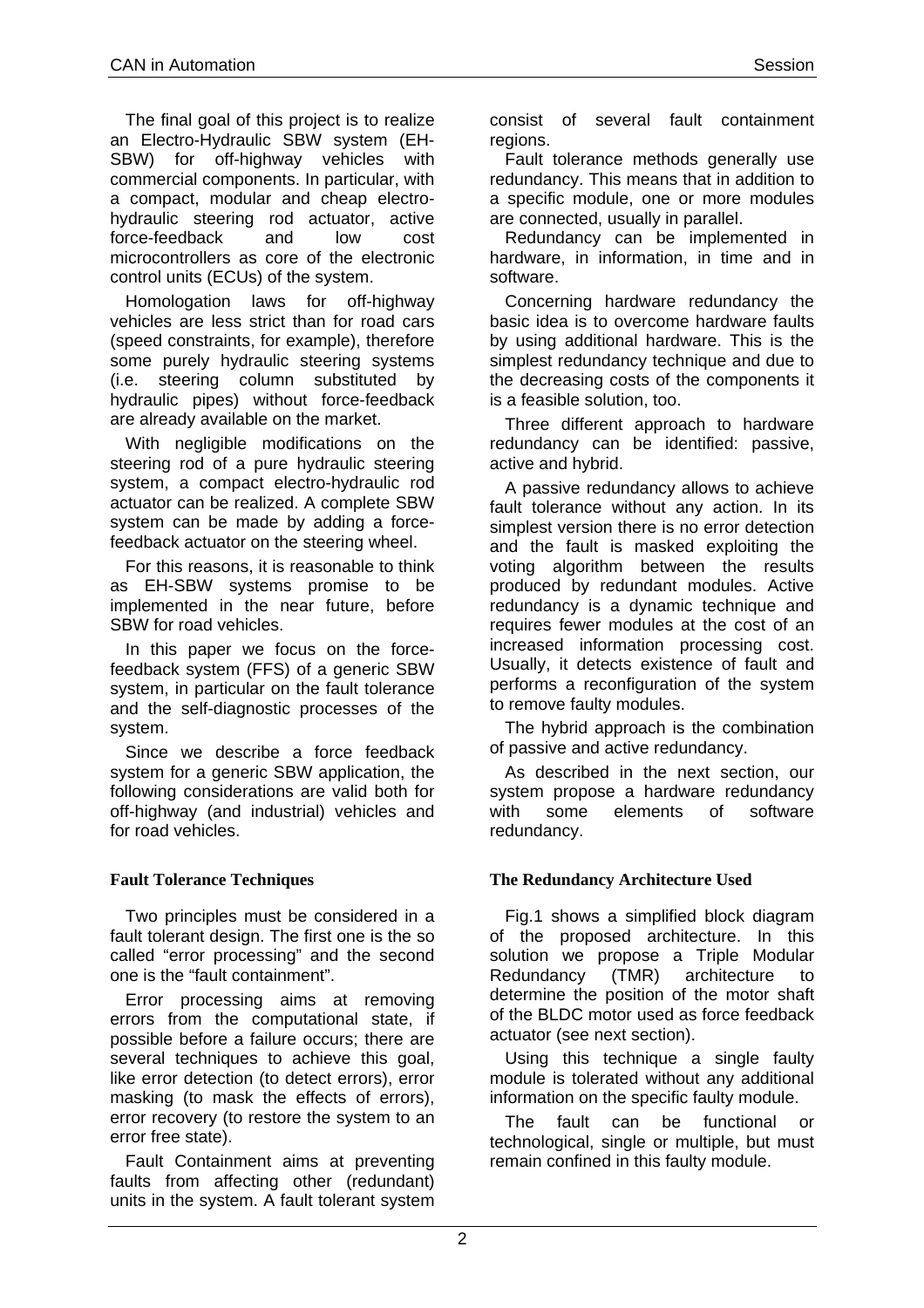With TMR if one module becomes faulty the other two mask the fault by means of a voting algorithm.

<span id="page-2-0"></span>

**Fig.1 TMR Architecture**

From an hardware point of view TMR can be applied at different levels. For example, it can be applied at application level (tripling the whole system) or at system level (tripling the processor), like in our system.

We have used three different processors, as it will be described in next section. Consequently, due to the different capabilities of the processors, the determination of the position is performed by three different software algorithms.

Clearly, in a TMR architecture if the voter fails a complete system fault occurs, therefore we have implemented a simple self diagnostic process of the system.

In particular, the voter recognizes if a position data coming from one of the three redundant systems is corrupted and generates the corresponding error code.

Summarizing, we have adopted a hybrid approach: the proposed system is a system with complete passive redundancy and some elements of active redundancy. In fact, the system perform an error detection but not a reconfiguration.

## **Hardware-in-the-Loop Approach**

In this paper a Hardware-in-the-Loop approach (HIL) has been used.

HIL refers to a technology where some of the components of a model (virtual hardware) are replaced with real hardware at different steps. The goal of this procedure is the replacement of all virtual hardware components with real ones to obtain a complete real system with the same behaviour of the initial virtual system.

We use HIL to test the prototypes of the developed electronic control unit and its control algorithms, and to test the real time behaviour of hardware components.

This technology provides a way for testing control systems over the full range of operating conditions, including failure modes. Testing a control system prior to its use in a real application can reduce the cost and the development cycle of the overall system.

HIL gives others benefits like the realization of fewer prototypes with less test drives (with consequently lower costs), or a more systematic tests in a shorter time with higher quality and lower risks, too.

## **Description of the Force Feedback System**

A simplified block diagram of the implemented force feedback system is shown in [Fig.2](#page-2-1).

<span id="page-2-1"></span>

#### **Fig.2 Simplified Block Diagram of the Implemented Force Feedback System**

A steering wheel has been directly connected to the motor shaft of the BLDC motor used as force feedback actuator.

An encoder is integrated on the motor shaft, too.

The output position signals from the encoder are input to two conditioning boards to adapt the signal levels to the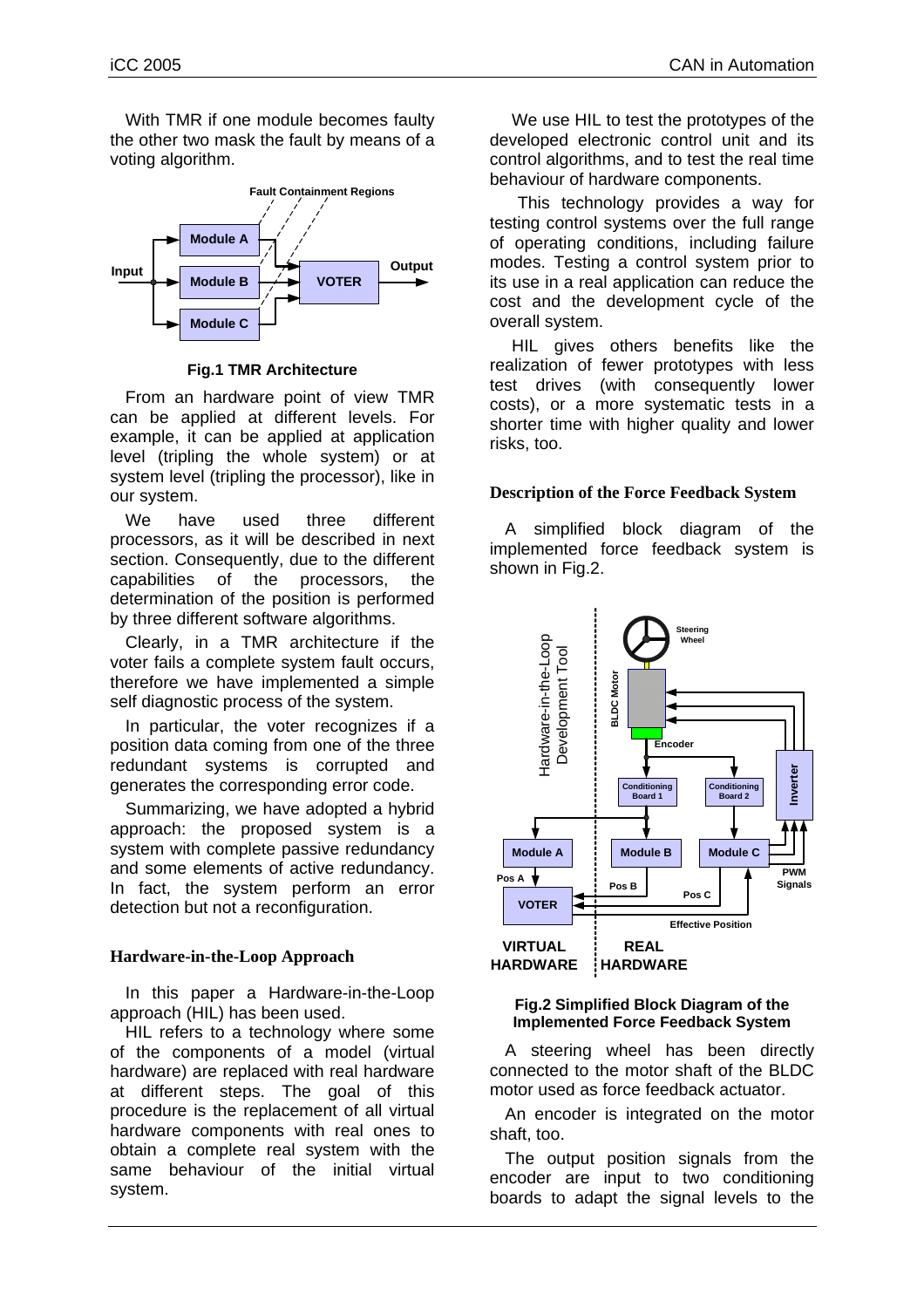format requested by the modules A, B and C. The two boards use the same basic principles but are implemented with different hardware.

**A** is the first module of the TMR architecture and it is implemented by the virtual hardware development tool. **B** is the second module of the TMR architecture. It is a real module that estimates the position of the motor shaft exploiting a 8-bit microcontroller core. **C** is the third module of the TMR architecture. It is a real module that estimates the position of the motor shaft exploiting a 16-bit microcontroller core.

The three estimated positions are used by the voter, that is implemented by the same HIL development tool used to implement module A.

In addition to position calculation module C implements also the torque control algorithm exploiting the position estimated by the virtual voter.

The BLDC motor needs an inverter to operate correctly. The inverter inputs are the three PWM signals coming out from C; inverter output is the three-phase power supply needed to control the BLDC motor.

The inverter is designed to operate both with a 12Volt power supply, like the one used in today vehicles, and 42Volt power supply, the future standard.

All the real hardware for the system has been designated and implemented in prototypes assembled in the labs of our University.

## **Voting Algorithm**

As described in the previous section, the output position signals from the encoder are input to two conditioning boards to adapt the signal levels to the format requested by the modules A, B and C. The two boards use the same basic principles but are implemented with different hardware.

Due to the different computation strategies, the three position values estimated by the modules can be different (within a well defined range) also in absence of failures.

For this reason, the classic "Majority Voting" algorithm is not suitable for a TMR architecture like the one here proposed.

Therefore a more complex voting strategy has been implemented. In particular, the voter implements a "Mid-Value Select" technique (MVS).

At each instant, the algorithm sorts the position signals estimated by the three modules A, B, C and selects the median value. This value is the real position used in the control algorithm of the BLDC motor. As mentioned above the control algorithm is performed by C.

With a high probability, in case of a failure in one of the three modules, the corresponding data is corrupted and very different from the others. Using a MVS strategy the corrupted data is automatically discarded because it fills the lower place or the upper place in the list of sorted position data.

If a node is detected as faulty, the voting algorithm computes the real position as the mean value of the two remaining nodes and uses the half adjust rules.

As already previously, the voter implements a simple self diagnostic process, too.

For each module of the TMR architecture the voter can recognize if the corresponding position signal is corrupted.

For each position signal coming from a module (A, B or C) the voter checks if this signal is included in a dynamic range of the last real position estimated by the voting algorithm.

If the comparison gives a negative result for a defined number of consecutive times. then a failure is occurred in the corresponding module.

To notify this self diagnostic information, the voter sends a status system message on the bus.

An univocal warning code is assigned to each module. Moreover two other codes are generated by the voter: the first one identifies the correct operational condition of the system, the second one is generated when more than one module is detected as faulty and is a real error code.

These five codes (fault on A, fault on B, fault on C, system ok and system error)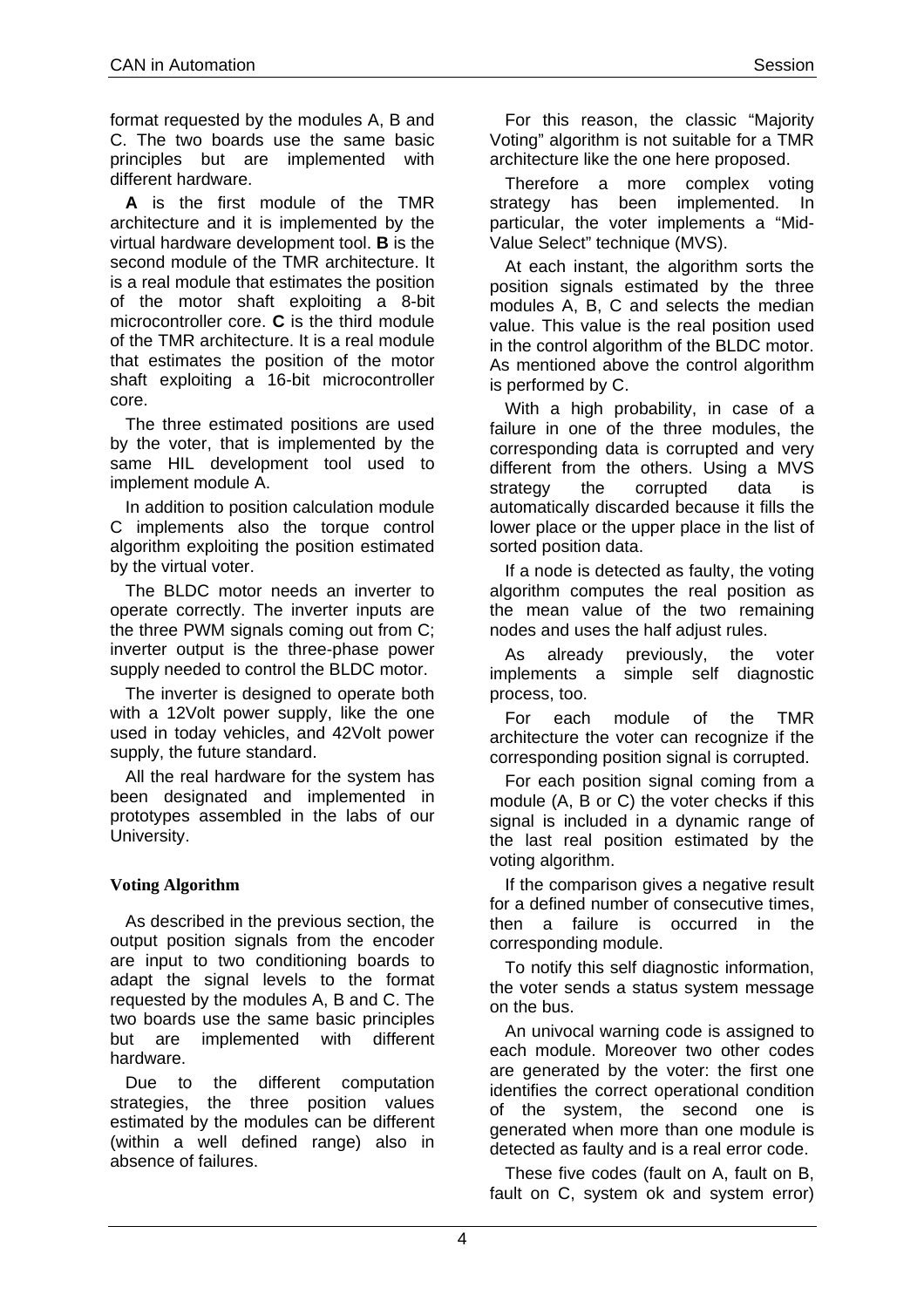are generated by the voter by means of a simple combinatorial logic function.

### **The CAN Network**

As shown in [Fig.3](#page-4-0) the CAN network is composed by four nodes. The traffic on the bus is monitored by the monitor node implemented in hardware by a dedicated development tool. The position signals estimated by B and C are sent to the virtual voter implemented in A. The voter sends the real position to C that uses this information to perform the torque control algorithm and drive the motor by means of the inverter board.

<span id="page-4-0"></span>

**Fig.3 CAN Network** 

As mentioned above, the voter performs the self diagnostic process, too. Therefore the voter sends on the bus a message containing the state of the complete system.

In this prototypal architecture this message is received by the monitor node, but in a complete system (on a vehicle) this message can be received by other nodes (ECUs) that can take countermeasures to lead the system in a safe state in case of failure of more than one module of the TMR architecture.

Evidently, the real position can be used by other nodes to improve performance and safety of the vehicle, too.

In safety critical applications, like steerby-wire, event-triggered protocols like CAN are not suitable due to their non deterministic behaviour.

In this preliminary architecture that exploits an HIL approach, a dedicated network has been implemented and therefore the disadvantages of the eventtriggered protocol are considerably reduced. Moreover the main goal of this work was to validate the algorithms

implemented by A, B, C and verify the voting algorithm using a well know basic torque control algorithm performed by C.

## **Experimental Results**

The Hardware-in-the-Loop system described previously has been used also to test and validate the procedure to determine the position of the motor shaft by B and C. The voting algorithm has been tested and validated.

To perform the tests a basic torque control strategy based on the difference between the position of the motor shaft and the wheels position has been used (see [6]).

The same tests are executed at different baudrates. At low baudrates (100kBaud) the bus load is higher than in the case of high baudrates (i.e. 1MBaud) but no meaningful modifications in the system behaviour can be detected.

In the following, the experimental results with a baudrate of 1MBaud are presented.

To validate the entire system we need two additional data: the wheel position and the steering stiffness. This data are provided by the virtual hardware (HIL development tool).

The steering stiffness is an electronic parameter that reproduces the stiffness of the steering column present in the traditional steering system in a steer-bywire system.

In [Fig. 4](#page-5-0) a typical result of a HIL experiments is shown. A sinusoidal wave is provided as wheels positions (dashed line) and one can see that the position estimated by the TMR architecture (solid line) follows exactly the wheels reference signal. This means that the control algorithm works correctly, too.

Due to data processing time a minimum delay can be noted.

[Fig. 5](#page-5-1) shows the estimated position and the single components that are used to calculate the mid-value. It is possible to note that the estimated position calculated by the system (solid line) derives from the mid value select strategy implemented by the voter. The dashed line is the position estimated by module A, the dash-dotted line is the position estimated by module B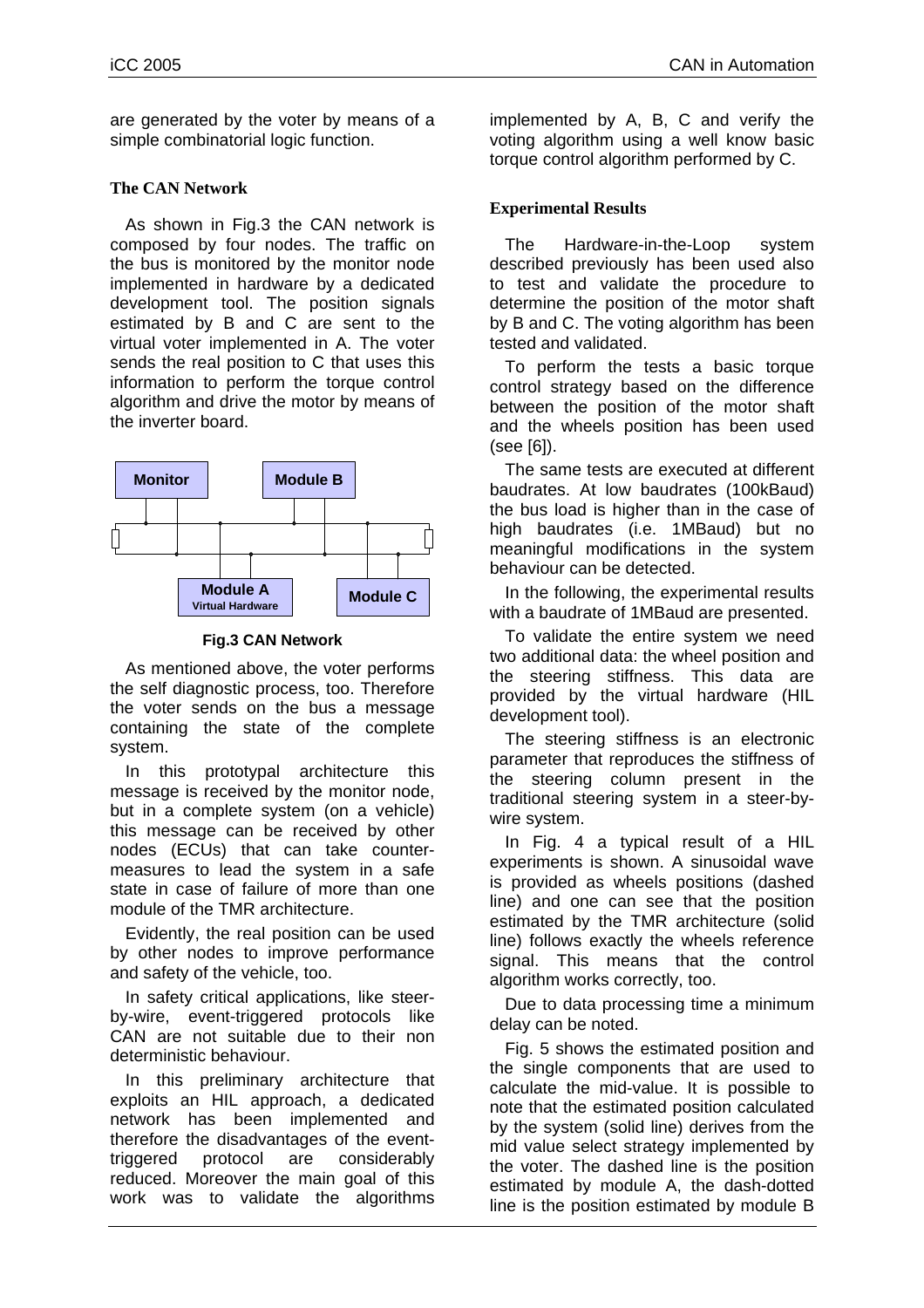<span id="page-5-0"></span>

**Fig. 4 Tracking Test: Wheels Position (Reference, dashed line) and Estimated Position (calculated, solid line)** 

<span id="page-5-1"></span>

#### **Fig. 5 Detail of the Signals used to calculate the Estimated Position.**

The encoder of the BLDC motor used is composed by an incremental encoder and an absolute encoder. Due to the limitation of the HIL development tool only the signal coming from the incremental encoder has been used and the unit of measurement are pulse per round (ppr). 4096 pulses correspond to 360 mechanical degrees of the motor shaft.

The three modules produce very similar results. In many conditions the differences are below the resolution, therefore half adjust phenomenon can occur and the real position seems to mismatch with the rules of the voting algorithm.

If we change some system parameters, like the steering stiffness, we change also the system behaviour. This is shown in [Fig. 6.](#page-5-2)

With low stiffness the system is not very reactive and it introduces some delay to follow the reference signal. On the contrary, with high steering stiffness the system is more reactive, but it introduces some overshoot effects due to the mechanical inertia of the steering wheel.

<span id="page-5-2"></span>

#### **Fig. 6 Estimated Position with Different Steering Stiffness Values**

The effects of the stiffness variation is more evident if a pulse sequence is provided as reference wheels position signal, shown in [Fig.7.](#page-5-3)

<span id="page-5-3"></span>

#### **Fig.7 Estimated Position with different Steering Stiffness Values, when a Pulse Wave is used as Input**

This effect can be considerably reduced using a more complicated torque control algorithm that uses a current closed loop technique on the currents of the three phases of the BLDC motor (see [6]).

This algorithm requires an additional hardware to acquire the currents and it is not considered here because the main goal of this work was to validate the proposed TMR architecture and to verify the correctness of the voting strategy and of the position detection algorithms of modules B and C.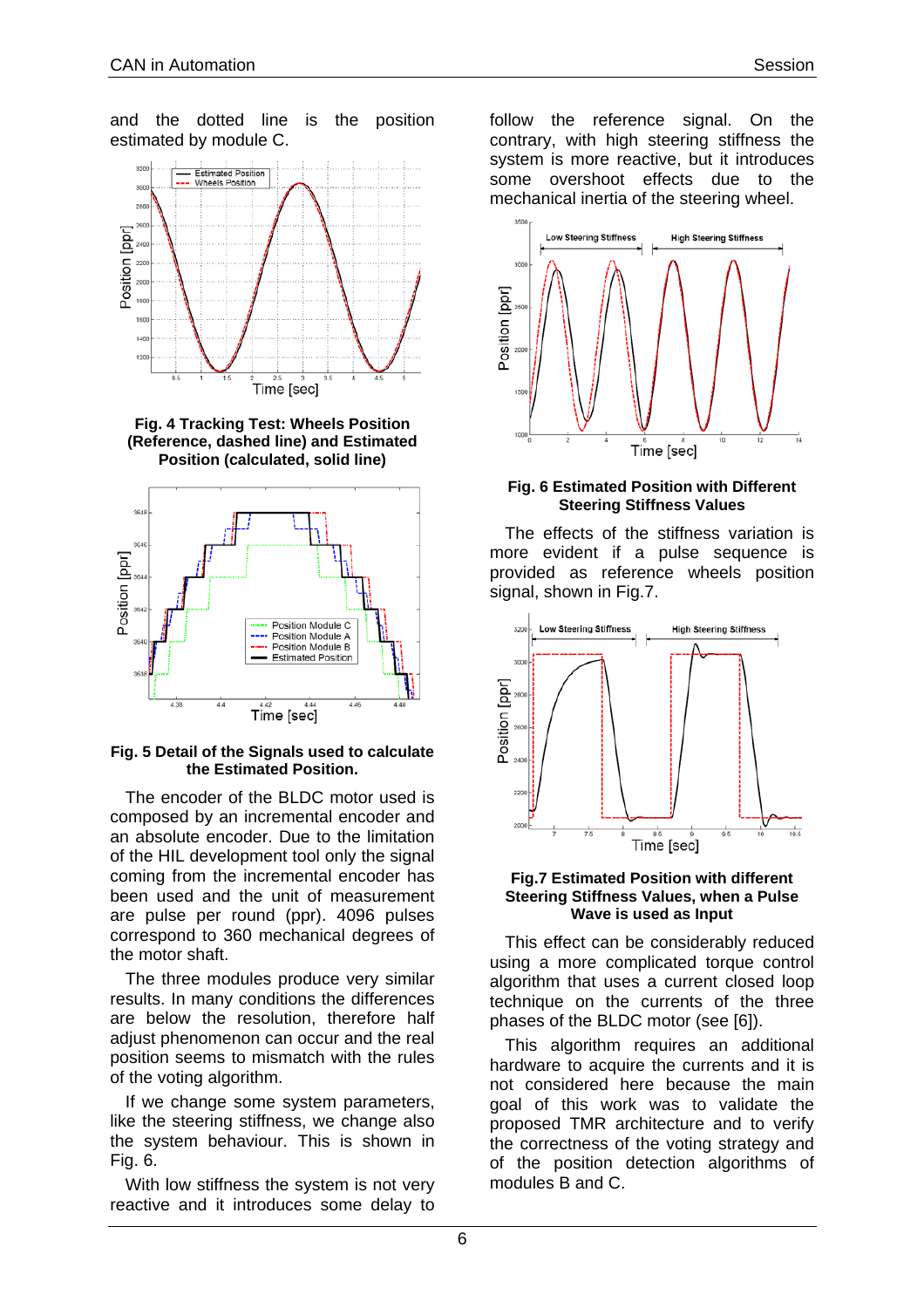All these considerations are valid if all the modules and the voter of the TMR architecture are working correctly, as notified by the voter itself with the system status message (see [Fig.8\)](#page-6-0).

<span id="page-6-0"></span>

**Fig.8 System Status Message Display-System OK** 

A fault injection has been performed to complete the validation of the system. In [Fig. 9](#page-6-1) a fault in module B has been introduced.

<span id="page-6-1"></span>

**Fig. 9 Fault Injection on Module B** 

The system still works correctly, but changes the voting technique: the mid value select technique is substituted by a classic mean value technique, and the voter modifies the contents of the system status message as described previously and shown in [Fig.10.](#page-6-2)

<span id="page-6-2"></span>

**Fig.10 System Status Message - Module B does not work correctly**

To show the impact of this change in the voting strategy, [Fig. 11](#page-6-3) shows the signals after the time when the fault is injected in [Fig. 9.](#page-6-1)

<span id="page-6-3"></span>

#### **Fig. 11 Detail of the Signals used to calculate the Estimated Position after the Fault on Module B.**

Due to the resolution limits, the same half adjust phenomenon described previously occurs again.

Of course, if more than one module is faulty, they are detected by the voter. The system still works using as input the only operating module, but the voter includes this system error code in the system status message sent on the bus.

<span id="page-6-4"></span>

#### **Fig.12 System Status Message – Module B and Module C do not work correctly**

[Fig.12](#page-6-4) shows an example of the system status message when a double fault on module B and module C is detected.

#### **Conclusions**

In safety critical applications like steerby-wire, a deterministic behaviour of the system is needed, and an implementation based on time triggered protocols is required. Therefore from a logic point of view an implementations based on an event triggered protocol like CAN is not recommended. But the main goal of this